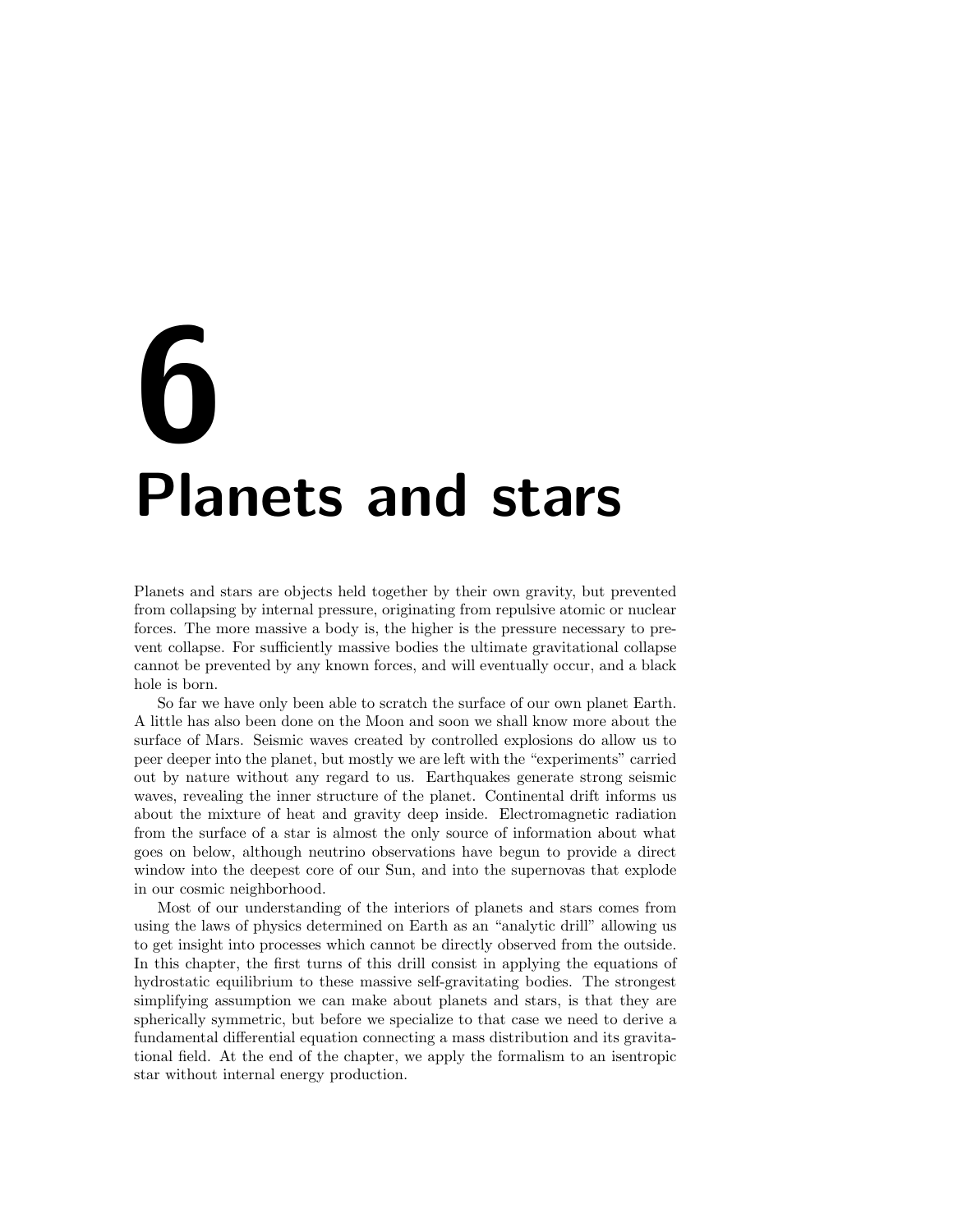

A surface S surrounding a volume  $V$ . The direction  $n$ of a surface element dS is always oriented outwards from the volume.



The solid angle subtended by a surface element



The lines of sight from a point inside a convex volume crosses the surface once, whereas they cross twice if the mass is outside.

# 6.1 Gravitational flux

Let  $S$  be a closed surface surrounding a volume  $V$ . We shall as before use the convention that the normal  $n$  in a point  $x$  of the surface is always a unit vector oriented outwards from the surface, and a small surface element of magnitude ds is represented by the vector  $dS = ndS$ .

Seen from the origin of the coordinate system, the solid angle subtended by this surface element is

$$
d\Omega = \frac{\boldsymbol{x} \cdot d\boldsymbol{S}}{|\boldsymbol{x}|^3} \ . \tag{6-1}
$$

.

Projecting the gravitational field (3-12) from a point mass on the surface element, one obtains

$$
\boldsymbol{g} \cdot d\boldsymbol{S} = -GM d\Omega \ .
$$

This quantity is called the *flux of gravity* through the surface element.

Consider now the total flux through a closed convex surface containing the point mass at the origin. In that case, all the little solid angles add up to  $4\pi$ because the line-of-sight from the particle in any direction crosses the convex surface exactly once. If on the other hand the surface does not contain the point mass, the line of sight from the particle will always cross the surface twice, and the two contributions to the solid angle will have the same magnitude but opposite sign and thus cancel. In other words,

$$
\oint_{S} \mathbf{g} \cdot d\mathbf{S} = \begin{cases}\n-4\pi GM & \text{for } \mathbf{0} \in V \\
0 & \text{otherwise}\n\end{cases}
$$

This result is in fact valid for all surfaces, convex or not. For a convoluted surface, the line-of-sight from the inside will instead cross the surface an odd number of times, and since the solid angles are evaluated with sign, all the contributions along the line-of-sight cancel each other except for one. If the particle is outside the volume the line-of-sight will cross an even number of times and all contributions cancel. The conclusion is that the above equation holds in full generality.

Furthermore, this result cannot depend on the particle being at the origin, but must be generally valid for any point particle inside or outside the volume. Adding together the contributions from all the material particles in the volume  $V$ , we finally get

$$
\oint_{S} \boldsymbol{g} \cdot d\boldsymbol{S} = -4\pi G \int_{V} \rho \, dV \quad . \tag{6-2}
$$

The integral at the right is simply the total mass (3-2) in the volume, so we may conclude that the gravitational flux through any closed surface is proportional to the total mass contained within the surface, whereas the mass outside the surface does not contribute to the flux.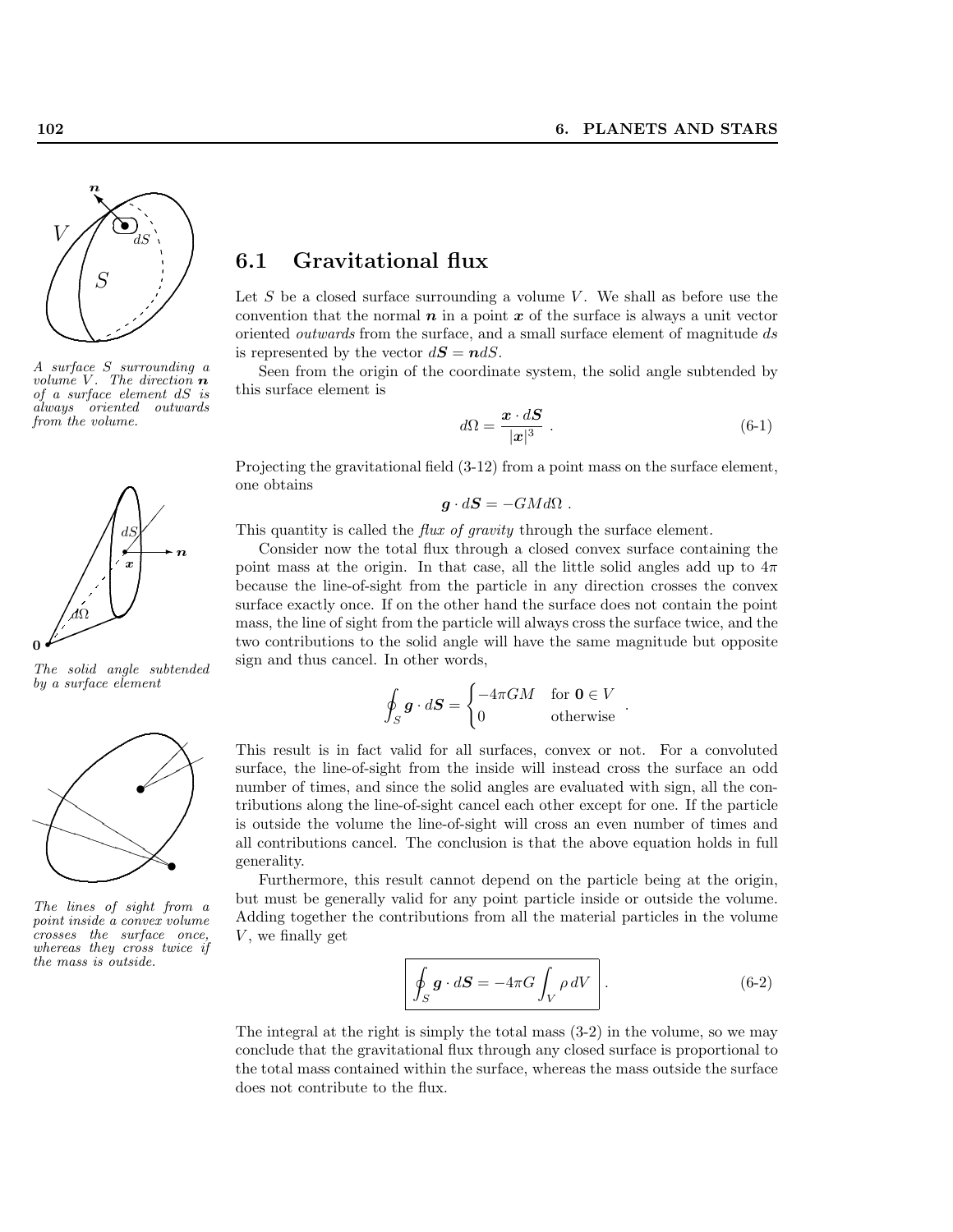### Gauss' theorem and divergence

We have previously derived a vector relation  $(4-20)$  between a surface integral if a scalar field and a volume integral over its gradient. Applying it componentwise to the left hand side of (6-2) we obtain

$$
\oint_S \boldsymbol{g} \cdot d\boldsymbol{S} = \oint_S (g_x dS_x + g_y dS_y + g_z dS_z) = \int_V (\nabla_x g_x + \nabla_y g_y + \nabla_z g_z) dV.
$$

This is the usual form of Gauss' theorem

$$
\oint_{S} \boldsymbol{g} \cdot d\boldsymbol{S} = \int_{V} \boldsymbol{\nabla} \cdot \boldsymbol{g} \ dV, \qquad (6-3)
$$

where the field on the right hand side

$$
\nabla \cdot \boldsymbol{g} = \nabla_x g_x + \nabla_y g_y + \nabla_z g_z = \frac{\partial g_x}{\partial x} + \frac{\partial g_y}{\partial y} + \frac{\partial g_z}{\partial z} , \qquad (6-4)
$$

is called the *divergence* of the gravitational field<sup>1</sup>. Its value in a point is a measure of how much field lines diverge away from each other, or converge if it is negative.

This form of Gauss' theorem is also a relation between any vector field  $g$ , not necessarily the gravitation field, and its divergence  $\nabla \cdot g$ . The two forms, (4-20) and (6-3), are equivalent (see problem 6.1).

### Poisson's equation

The global equation (6-2) relating the gravitational field to its sources may now, like the global hydrostatic equation (4-14), be converted to a local differential equation. Using Gauss' theorem (6-3) we find from (6-2)

$$
\int_V \mathbf{\nabla} \cdot \mathbf{g} \, dV = -4\pi G \int_V \rho \, dV \ ,
$$

which must be valid for all volumes  $V$ . That is, however, only possible, if integrands are equal, or **Pierre** Simon marquis

$$
\boldsymbol{\nabla} \cdot \boldsymbol{g} = -4\pi G \rho \quad . \tag{6-5}
$$

This is one of the fundamental field equations of gravity, expressing that the mass density is the local *source* of the gravitational field.

It is convenient to define the Laplace operator

$$
\nabla^2 = \nabla \cdot \nabla = \nabla_x^2 + \nabla_y^2 + \nabla_z^2 = \frac{\partial^2}{\partial x^2} + \frac{\partial^2}{\partial y^2} + \frac{\partial^2}{\partial z^2} .
$$
 (6-6)



The minus sign in the source equation  $(6-5)$  expresses that field lines always converge upon masses.

de Laplace  $(1749-1827)$ .<br>French mathematician,  $mathematician,$ astronomer, and physicist.<br>Developed gravitational  $gravitational$ theory and applied it to perturbations in the planetary orbits and the conditions for stability of the solar system.

<sup>&</sup>lt;sup>1</sup>In the older literature the divergence of a vector field was denoted  $\nabla \cdot v = \nabla \cdot v$ . In modern times this notation has been abandoned, and so shall we.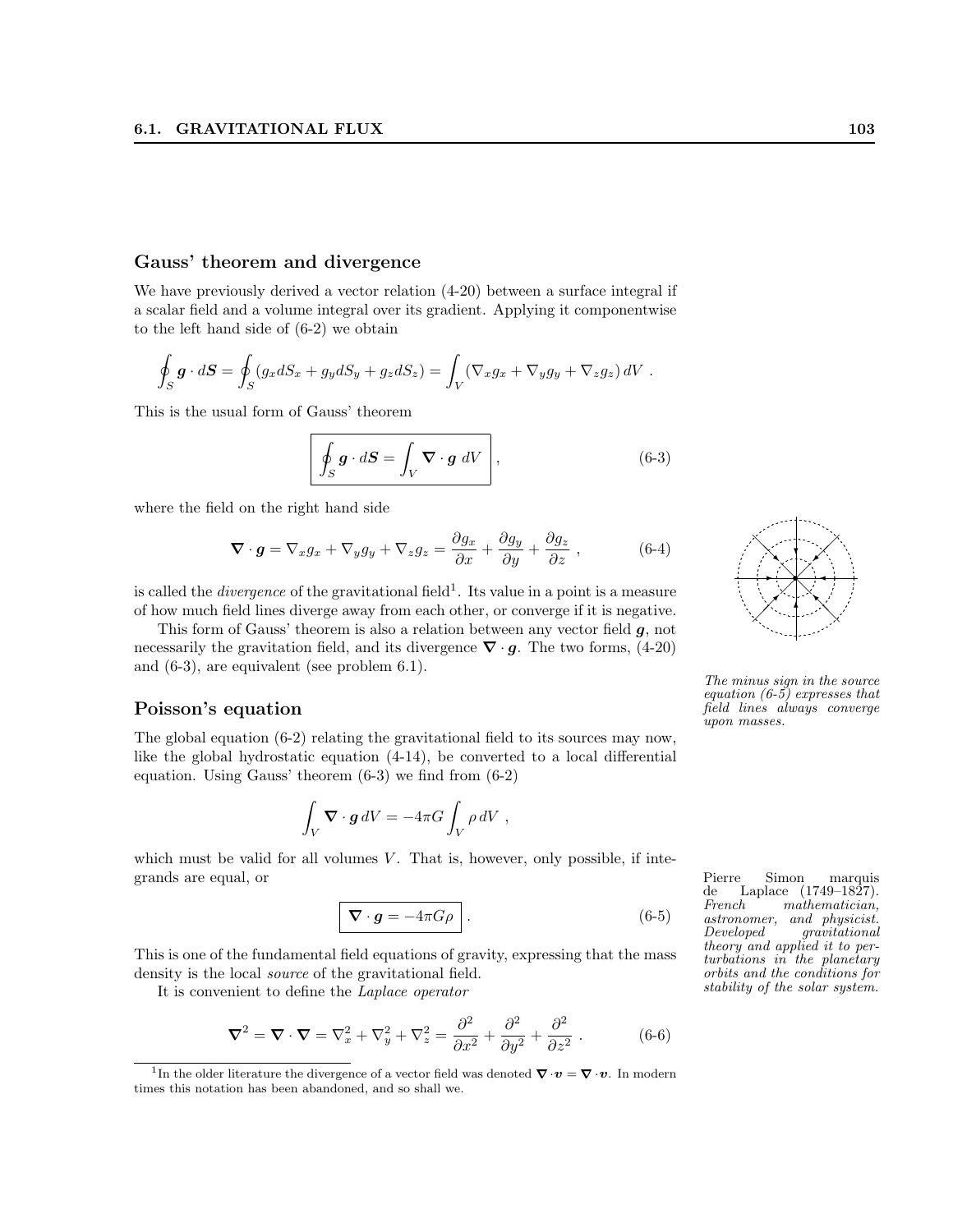This operator plays a major role in all field theories.

Using that  $g = -\nabla \Phi$  (see section 3.4), the source equation (6-5) may be rewritten in terms of the gravitational potential, and we obtain *Poisson's equa*tion,

$$
\nabla^2 \Phi = 4\pi G \rho \quad . \tag{6-7}
$$

Simeon Denis Poisson The linearity of this equation guarantees that if  $\Phi_1$  is a particular solution then the most general solution is of the form  $\Phi = \Phi_0 + \Phi_1$  where  $\Phi_0$  is an arbitrary solution to

$$
\nabla^2 \Phi_0 = 0 \tag{6-8}
$$

also called Laplace's equation. The actual solution selected in a particular problem depends on the boundary conditions.

Example 6.1.1: If the universe were uniformly filled with matter at constant density,  $\rho(\boldsymbol{x}) = \rho_0$ , we would have

$$
\nabla^2 \Phi = 4\pi G \rho_0 \tag{6-9}
$$

It is easy to verify explicitly that a particular solution to this equation is

$$
\Phi = \frac{2}{3}\pi G\rho_0 \left(x^2 + y^2 + z^2\right) ,\qquad (6-10)
$$

corresponding to a gravitational acceleration

$$
g = -\frac{4}{3}\pi G \rho_0 x \; . \tag{6-11}
$$

The gravitational field points everywhere towards the origin of the coordinate system which is thus imbued with an apparently unphysical preferred status. In section 14.6 we shall nevertheless see that this field comes in handy in a Newtonian model for cosmology.

### Hydrostatic equilibrium

One may rightly ask why we need Poisson's equation when the complete connection between a mass distribution and its gravitational potential is already given by the integral (3-24). For compressible matter, however, the mass density depends on the pressure, which in turn depends on gravity through the equation of hydrostatic balance (4-18), and gravity depends in its turn on the mass density. Such physical circularity is best handled by means of differential equations.

To see how this works out, we use (4-18) and (6-5) to calculate the divergence of  $g = \nabla p/\rho$ , and obtain

$$
\nabla \cdot \left(\frac{1}{\rho} \nabla p\right) = -4\pi G \rho \qquad (6-12)
$$

Together with an equation of state of the form  $p = p(\rho)$ , this becomes a nonlinear, second order partial differential equation for the density field (or the pressure).

(1781–1840). French mathematician. Contributed to<br>electromagnetism. celestial  $electromagnetism,$ mechanics, and probability theory.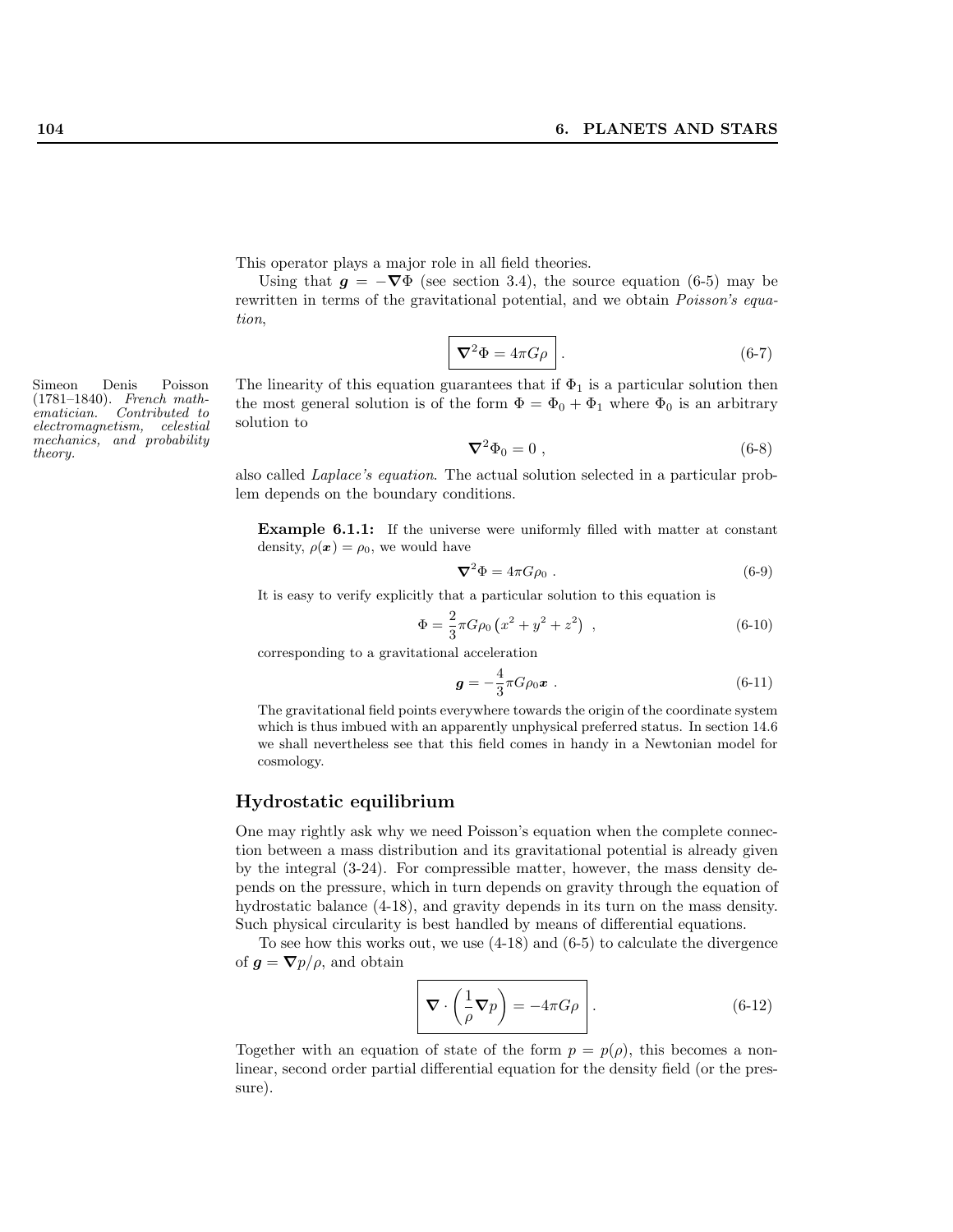# 6.2 Spherical bodies

The mass distribution  $\rho(r)$  for spherically symmetric body such as a planet or a star is, as discussed in section 3.3, only a function of the distance  $r = |\mathbf{x}|$ from its center, which is taken to be at the origin of the coordinate system. The field of gravity must correspondingly be radial,  $g(x) = g(r) e_r$ , with  $e_r = x/r$ . Applying the global source equation (6-2) to a spherical surface  $S(r)$  of radius r, the surface integral on the left hand side becomes

$$
\oint_{S(r)} \mathbf{g} \cdot d\mathbf{S} = 4\pi r^2 g(r) ,\qquad(6-13)
$$

because the surface area of the sphere is  $4\pi r^2$ . The volume integral on the right hand side of  $(6-2)$  is simply the integrated mass  $M(r)$  given in  $(3-18)$ , so that we obtain

$$
g(r) = -\frac{GM(r)}{r^2} \ . \tag{6-14}
$$

Finally, we have fulfilled the promise of deriving eq. (3-17).

The general equation of hydrostatic equilibrium (6-12) simplifies considerably for a spherical system, and becomes an ordinary second order differential equation for the pressure  $p(r)$  or the density  $p(r)$ . Instead of trying to derive this differential equation from the general one, it is easier to go back to the original equation of local hydrostatic equilibrium (4-18). Since

$$
\nabla p(r) = \frac{dp(r)}{dr}\nabla r = \frac{dp(r)}{dr}\mathbf{e}_r
$$

we get

$$
\frac{dp(r)}{dr} = g(r)\rho(r) = -G\frac{M(r)}{r^2}\rho(r)
$$
\n(6-15)

Multiplying with  $r^2/\rho$  and differentiating after r, we find

$$
\frac{d}{dr}\left(\frac{r^2}{\rho(r)}\frac{dp(r)}{dr}\right) = -G\frac{dM(r)}{dr} = -G4\pi r^2 \rho(r) ,
$$

and rearranging, this becomes

$$
\frac{1}{r^2}\frac{d}{dr}\left(\frac{r^2}{\rho}\frac{dp}{dr}\right) = -4\pi G\rho\tag{6-16}
$$

Combined with an equation of state of the form  $p = p(\rho)$ , this is an ordinary second order differential equation for the density or pressure. In fig. 6.1 the Earth's pressure distribution is plotted and compared with a simple model.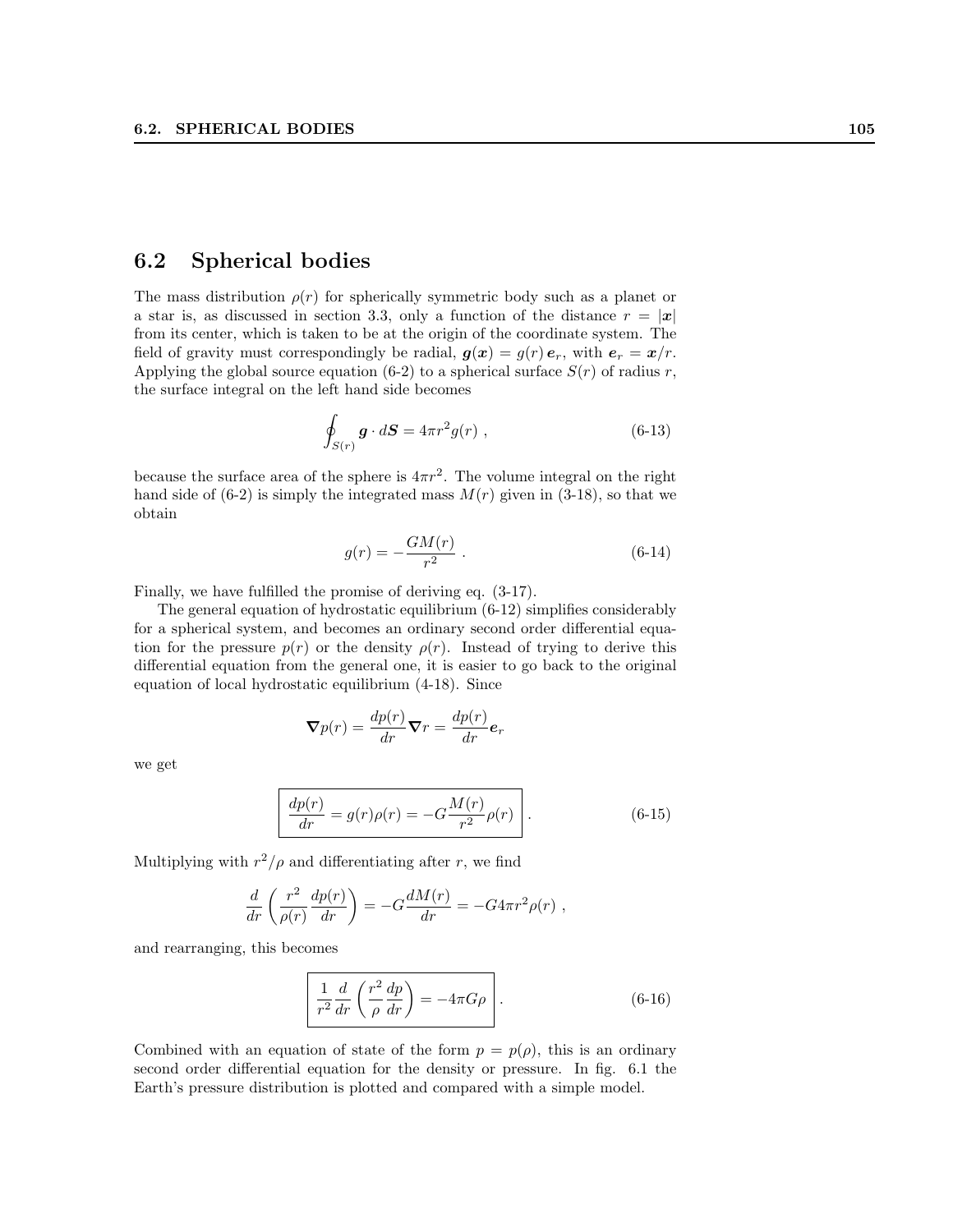

Figure 6.1: Pressure distribution in the Earth. Fully drawn: data from [3] and dashed: the two-layer model (problem 6.7). The agreement between the model and data is impressive in view of the coarseness of the model.

### Boundary conditions

In principle, a second order differential equation requires two boundary values (or integration constants), for example the central pressure  $p_c = p(0)$  and its first derivative  $dp/dr$  for  $r = 0$ . We shall make the reasonable assumption that the density  $\rho_c$  at the center of the body is finite. Then for 'small' r we have  $M(r) \approx \frac{4}{3}\pi r^3 \rho_c$  and eq. (6-15) becomes for  $r \to 0$ ,

$$
\frac{dp}{dr} \approx -\frac{4}{3}\pi G \rho_c^2\,r\ ,
$$

which integrates to

$$
p(r) \approx p_c - \frac{2}{3}\pi G \rho_c^2 r^2 . \qquad (6-17)
$$

Thus, under the assumption of finite central density, the pressure is parabolic near the center with  $dp/dr = 0$  for  $r = 0$ . This shows that under reasonable physical assumptions the hydrostatic equation (6-16) requires in fact only one boundary condition, for example the central pressure. Knowing  $p_c$  together with the equation of state (which also determines  $\rho_c$ ), the pressure may be calculated throughout the body.

The central pressure and density are, of course, not known for planets and stars, objects that are only accessible from the outside. Most such bodies have a well-defined surface radius,  $r = a$ , at which the pressure vanishes. We shall arbitrarily call a body a planet, if the density i jumps abruptly to zero at the surface, and a star if the density vanishes along with the pressure at the surface. Such a convention makes the gaseous giant planets, Jupiter and Saturn, count as stars even if they probably do not burn much hydrogen.



The pressure varies as a<br>parabola in the central  $parabola$  in the region of a spherically invariant body with a finite central density.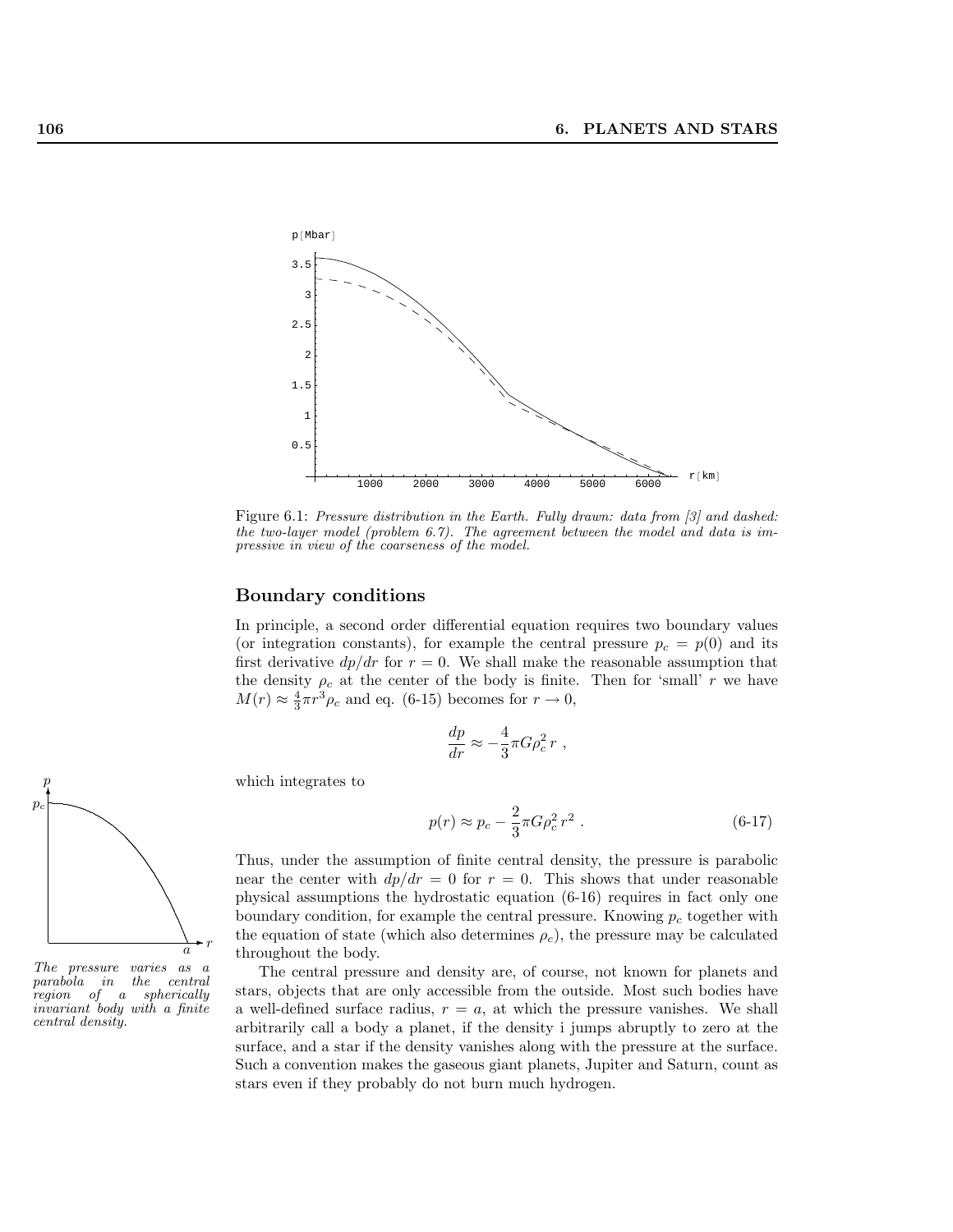The requirement of zero pressure at  $r = a$  will determine the central pressure. The solutions to the hydrostatic equation can be expressed entirely in terms of the radius of the body and the parameters in the equation of state. In particular the mass  $M_0$  of the body is — as we shall see below — calculable in terms of a (and the state parameters). Conversely, if the mass and radius are known, one of the other unknown parameters may be determined.

### Planet with constant density

For a planet with constant density,  $\rho_0$ , the finite central assumption (6-17) is exactly valid throughout the planet,

$$
p = p_c - \frac{2}{3}\pi G \rho_0^2 r^2 \ . \tag{6-18}
$$

At the surface of the planet where the pressure has to vanish this leads to

$$
p_c = \frac{2}{3}\pi G \rho_0^2 a^2 \ . \tag{6-19}
$$

If the mass and radius are known, the density is obtained from  $M_0 = \frac{4}{3}\pi a^3 \rho_0$ .

# 6.3 The homentropic star

Stars like the Sun are self-gravitating, gaseous, and almost perfectly spherical bodies, generating heat by thermonuclear processes in a fairly small region close to the center. The heat is transferred to the surface by radiation, conduction and convection and eventually released into space as radiation. Stars also have a fairly complex structure with several layers differing in chemical composition and other physical properties.

Example 6.3.1: Our Sun consists of a mixture of about 71% hydrogen, 27% helium, and 2% other elements. It has a central core of radius 150, 000 km, a radiative layer of thickness 350, 000 km, and a convection layer of thickness 200, 000 km. The "standard" values for the central parameters are [11]  $T_c = 15.7 \times 10^6$  K,  $\rho_c=154$  g/cm<sup>3</sup>, and  $p_c=2.34\times 10^{11}$  bar.

### The stellar temperature lapse rate

Here we shall completely ignore the layering, heat production and chemical composition, and concentrate solely on hydrostatic equilibrium in a homogeneous star. We shall assume that the whole star consists of an ideal gas with adiabatic index  $\gamma = 5/3$ , and molar mass  $M_{\text{mol}} = 0.5$  g/mol. This corresponds to fully ionized hydrogen, which consists af 50% hydrogen ions (protons) and 50% essentially massless electrons. Apart from a layer near the surface, the effective adiabatic index, defined by  $1 - 1/\gamma_{\text{eff}} = d \log T / d \log p$  is in fact very close to this value throughout the Sun (see fig. 6.2 and problem 6.10).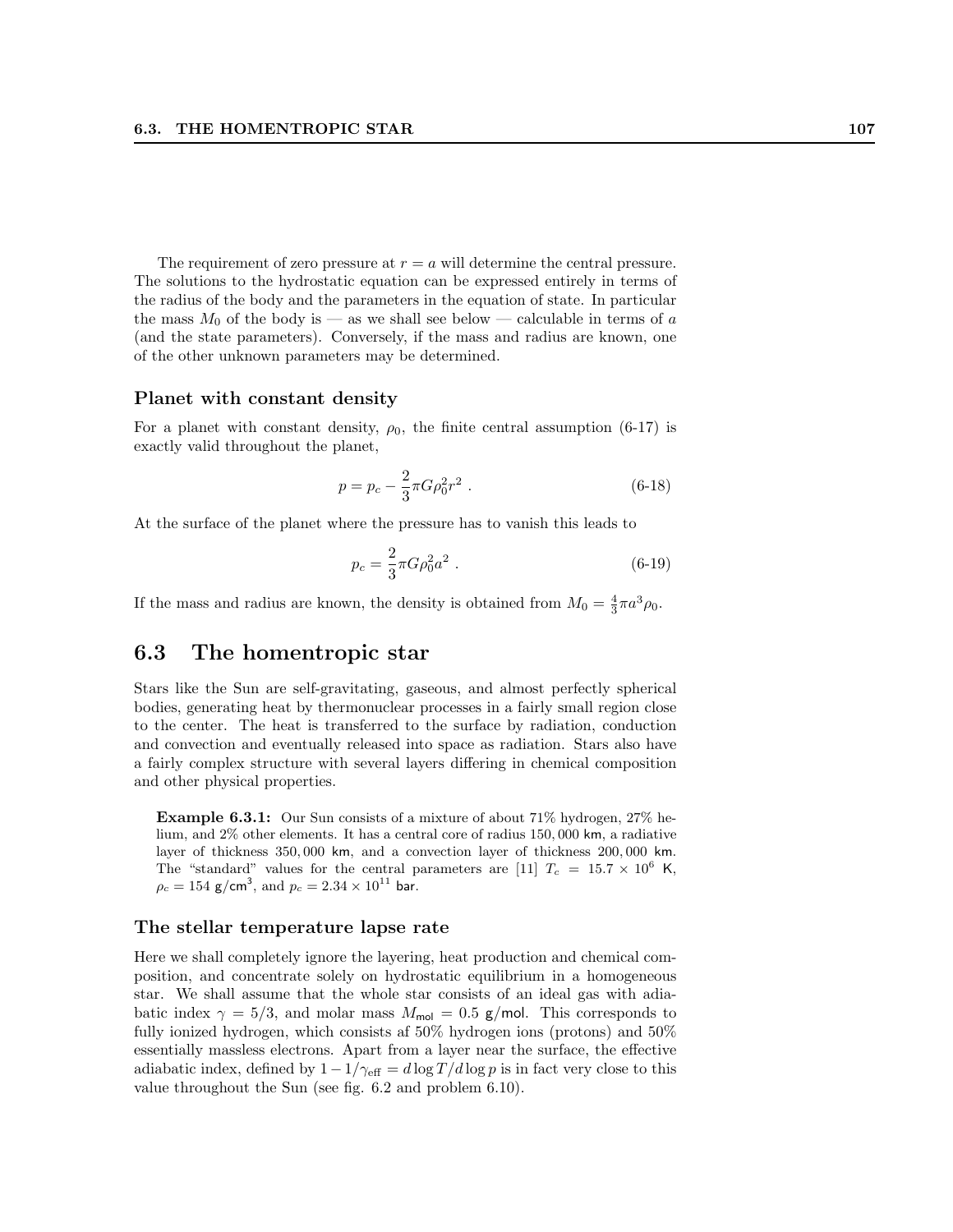

Figure 6.2: The effective adiabatic index  $\gamma_{\text{eff}}$  near the surface of the Sun. The fully drawn curve is taken from the 'standard' Sun model [11] and the dashed line is the constant monatomic value  $\gamma = 5/3$ .

In section 4.6 we argued (for the case of Earth's atmosphere) that provided the time scale for local mixing was fast compared to heat conduction, a homentropic dynamical "equilibrium" would be established, in which the specific entropy (4- 54) took the same value everywhere. The same argument applies to the convective layers of a star, and we shall now assume that the whole star is homentropic with constant specific entropy everywhere in the star. From the constancy of  $T^{\gamma}p^{1-\gamma}$ we obtain as in section 4.6,

$$
\gamma \frac{1}{T} \frac{dT}{dr} + (1 - \gamma) \frac{1}{p} \frac{dp}{dr} = 0.
$$

Using (6-15) we find the stellar temperature lapse rate,

$$
\frac{dT(r)}{dr} = \frac{g(r)}{c_p} , \qquad (6-20)
$$

where  $g(r) = -GM(r)/r$  is the acceleration field (6-14), and  $c_p = \gamma/(\gamma -$ 1)  $R/M_{\text{mol}}$  is the specific heat (4-51) of the ideal gas at constant pressure. The only difference is that in the atmosphere the acceleration is constant, whereas in the star it depends on r.

The above equation may be converted to a second order differential equation,

$$
\boxed{\frac{c_p}{r^2}\frac{d}{dr}\left(r^2\frac{dT}{dr}\right) = -4\pi G\rho\ .}
$$
\n(6-21)

On the right hand side we must use the constancy of  $T\rho^{1-\gamma}$  to eliminate the density and make it a differential equation for T only.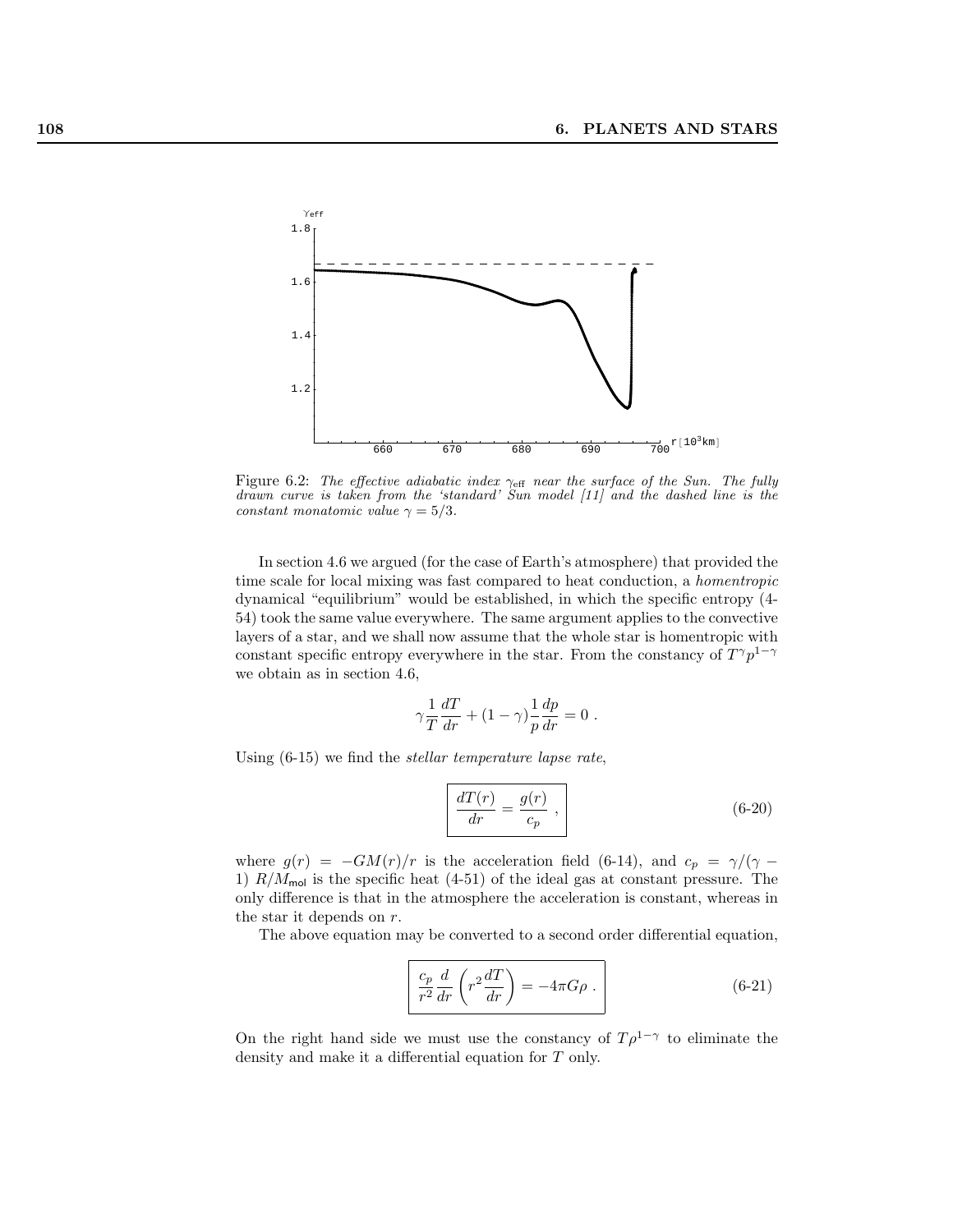### Approximative solutions near the center and the surface

There are many types of solutions to the stellar equations  $(6-20)$  or  $(6-21)$ . Some have infinite central pressure, others have non-vanishing density all the way to infinity (see problem 6.13). We shall limit ourselves to solutions with finite central density and a well-defined radius where the density vanishes.

If the central density  $\rho_c$  is finite, the integrated mass becomes  $M(r) \approx \frac{4}{3}\pi r^3 \rho_c$ near the center, and thus  $g(r) \approx -\frac{4}{3}\pi G \rho_c r$ . From (6-20) we then obtain,

$$
T \approx T_c - \frac{2\pi}{3} \frac{G\rho_c}{c_p} r^2 , \qquad (6-22)
$$

where  $T_c$  is the central temperature. Evidently, the temperature drops as a parabola away from the center of the star, and in the leading approximation this is also true for the pressure and the density.

If the density vanishes at the surface,  $r = a$ , the temperature and pressure must also vanish. From (6-20) it follows that the temperature derivative is finite close to the surface at  $r = a$ , so that we may make a linear approximation

$$
T(r) \approx T_0 \left( 1 - \frac{r}{a} \right) , \qquad (6-23)
$$

near the surface. Inserting this into  $(6-20)$  and taking  $r = a$  on the right hand side, we find

$$
T_0 = \frac{g_0 a}{c_p} \t{,} \t(6-24)
$$

where  $g_0 = GM_0/a^2$  is the magnitude of the star's surface gravity. Notice that this temperature which sets the scale of the temperature gradient at the surface is calculable in terms of the star's known parameters.

**Example 6.3.2:** Putting in the Sun's parameters,  $M_0 \approx 2 \times 10^{30}$  kg,  $a \approx 7 \times 10^8$  m, and  $c_p \approx 4.2 \times 10^4$  J/K/kg, we find  $g_0 \approx 274$  m/s<sup>2</sup> and  $T_0 \approx 4.6 \times 10^6$  K. Even if the surface approximation is not valid near the center,  $T_0$  is nevertheless of the same magnitude as the Sun's central temperature.

### Interpolation between center and surface

Having determined the behavior of the temperature near the center as well as near the surface, we need to interpolate between these regions. From the general discussion of boundary conditions in section 6.2, we expect that the stellar equation (6-21) will create a connection between the central temperature  $T_c$  and the calculable temperature parameter  $T_0$ .

Let us introduce the dimensionless variable  $\xi = r/\lambda$ , where  $\lambda$  is a suitable constant with the dimension of length, and the dimensionless temperature function

$$
\theta(\xi) = \frac{T(r)}{T_c} \ . \tag{6-25}
$$



The temperature follows a<br>parabola in the central  $in$  the central region and approaches zero linearly near the surface. The dashed curve interpolates between these two extremes.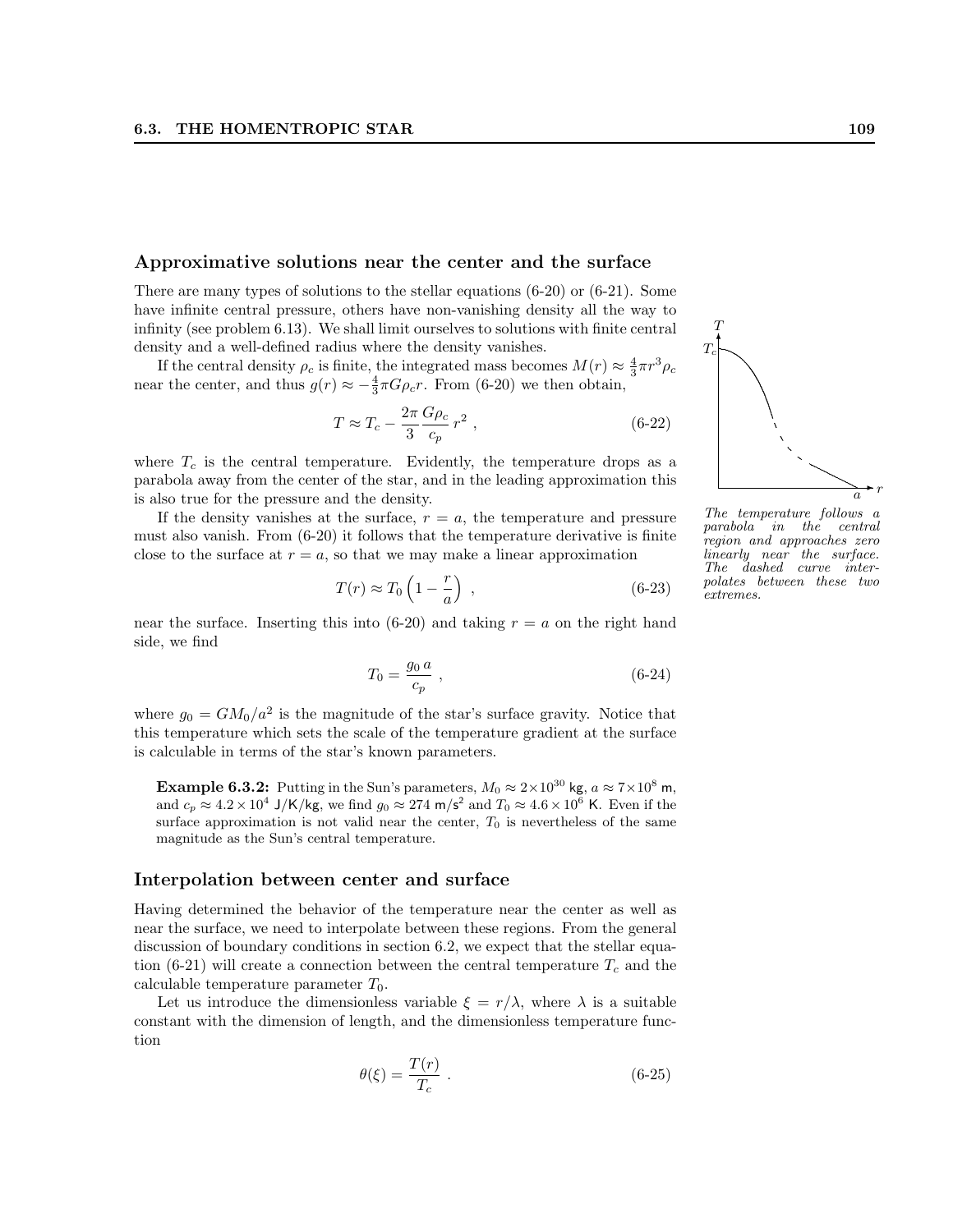

Figure 6.3: The family of Lane-Emden functions for selected values of  $\gamma$ .

The density is calculated from the homentropic condition  $T\rho^{1-\gamma} = T_c \rho_c^{1-\gamma}$ ,

$$
\rho = \rho_c \,\theta^{\frac{1}{\gamma - 1}} \,, \tag{6-26}
$$

Choosing the length parameter to be

$$
\lambda = \sqrt{\frac{c_p T_c}{4\pi G \rho_c}} \,,\tag{6-27}
$$

the stellar equation (6-21) becomes the Lane-Emden equation,

$$
\frac{1}{\xi^2} \frac{d}{d\xi} \left( \xi^2 \frac{d\theta}{d\xi} \right) + \theta^{\frac{1}{\gamma - 1}} = 0.
$$
 (6-28)

From the solution near the center of the star we conclude that the boundary conditions for  $\theta(\xi)$  are  $\theta(0) = 1$  and  $\theta'(0) = 0$ . The solutions form a family of functions parameterized by the adiabatic index  $\gamma$ .

Apart from special cases (see below and problem 6.13) this differential equation cannot be solved analytically. In Fig. 6.3 the Lane-Emden functions have been evaluated numerically for a few relevant values of  $\gamma$ . For  $\gamma > 6/5$  it may be shown that the solutions cross the  $\xi$ -axis. This means that  $\theta$  vanishes at this point, which is identified with the boundary of the star and denoted  $\xi_0 = \xi_0(\gamma)$ . Its precise value may be calculated numerically for all  $\gamma > 6/5$ . A few relevant ones are given in the table in the margin.

The limiting cases of the Lane-Emden functions are easily determined analytically. For  $\gamma \to 1$ , corresponding to an isothermal star, the solution is  $\theta(\xi) \to 1$ so that  $T(r) = T_c$  for all r (with a jump at the surface, making the star into a planet, according to our definition). For  $\gamma \to \infty$ , we get from (6-18) and the ideal gas law,  $\theta(\xi) \rightarrow 1 - \xi^2/6$ , which also follows from (6-28). This curve crosses the axis at  $\xi_0(\infty) \rightarrow 1$  -<br>the axis at  $\xi_0(\infty) = \sqrt{6}$ .

 $\xi_0$   $T_c/T_0$  $\infty$  2.449 0.500<br>5/3 3.654 1.346<br>7/5 5.355 2.449 1.346 5.355 2.449 4/3 6.897 3.417

Table of the crossing points  $\xi_0$  and scaled central temperature  $T_c/T_0$  for the Lane-Emden functions at selected values of  $\gamma$ .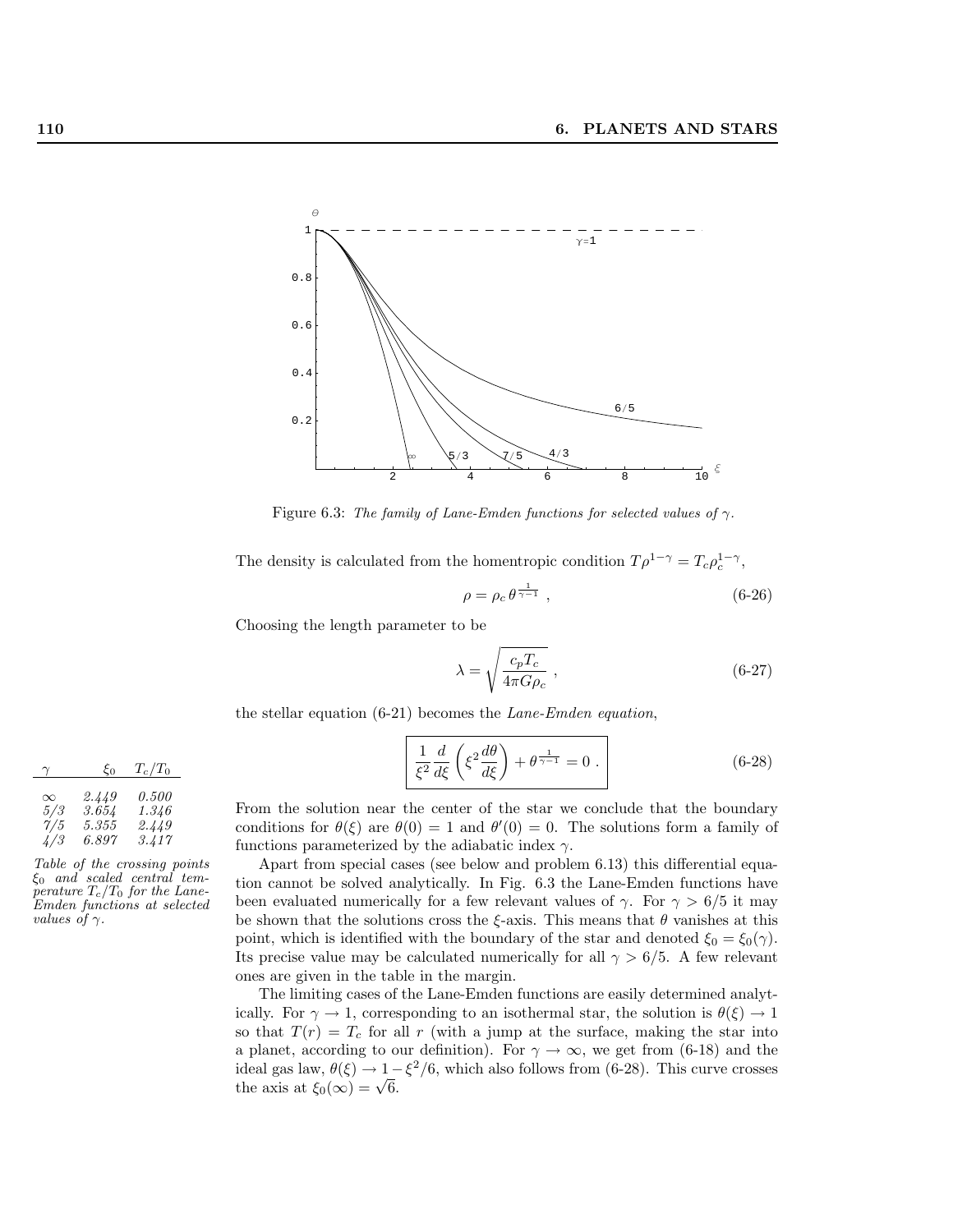

Figure 6.4: The temperature distribution in the Sun as a function of the distance from the center. The fully drawn curve is from the "standard" Sun model [11] and the dashed curve is the Lane-Emden solution for  $\gamma = 5/3$ . The vertical lines are boundaries between various layers of the Sun.

### Central values

Knowing  $\xi_0 = \xi_0(\gamma)$  the value of the scaling parameter  $\lambda = a/\xi_0$  can be calculated from the known radius a of the star. Then from  $(6-20)$  at  $r = a$  we get

$$
\frac{T_c}{\lambda} \theta'(\xi_0) = -\frac{g_0}{c_p} ,
$$

where  $\theta'(\xi_0)$  is the slope of the solution at  $\xi_0$ . Introducing the temperature scale  $T_0$  from  $(6-24)$  this becomes,

$$
\frac{T_c}{T_0} = \frac{1}{(-\theta'(\xi_0))\xi_0} \tag{6-29}
$$

A few selected values are shown in the margin table.

Similarly from (6-27) we find the central density

$$
\frac{\rho_c}{\rho_0} = \frac{\xi_0^2}{3} \frac{T_c}{T_0} \,,\tag{6-30}
$$

where  $\rho_0 = M_0 / \frac{4}{3} \pi a^3$  is the average density of the star. Knowing both  $\rho_c$  and  $T_c$  allows us to determine the central pressure is found from the ideal gas law  $p_c = \rho_c RT_c/M_{\text{mol}}$ .

**Example 6.3.3:** For  $\gamma = 5/3$  we obtain  $T_c/T_0 = 1.35$  and  $\rho_c/\rho_0 = 6.0$ . For the Sun this leads to a central temperature of  $T_c = 6.2 \times 10^6$  K, a central density of  $\rho_c = 8.4$  g/cm<sup>3</sup>, and a central pressure of  $p_c = 8.7 \times 10^9$  bar. The temperature distribution is shown in fig. 6.4 together with the data from the "standard" Sun model [11]. The agreement is reasonable, except in the deeper radiative layers and the core where it fails because we have disregarded heat production.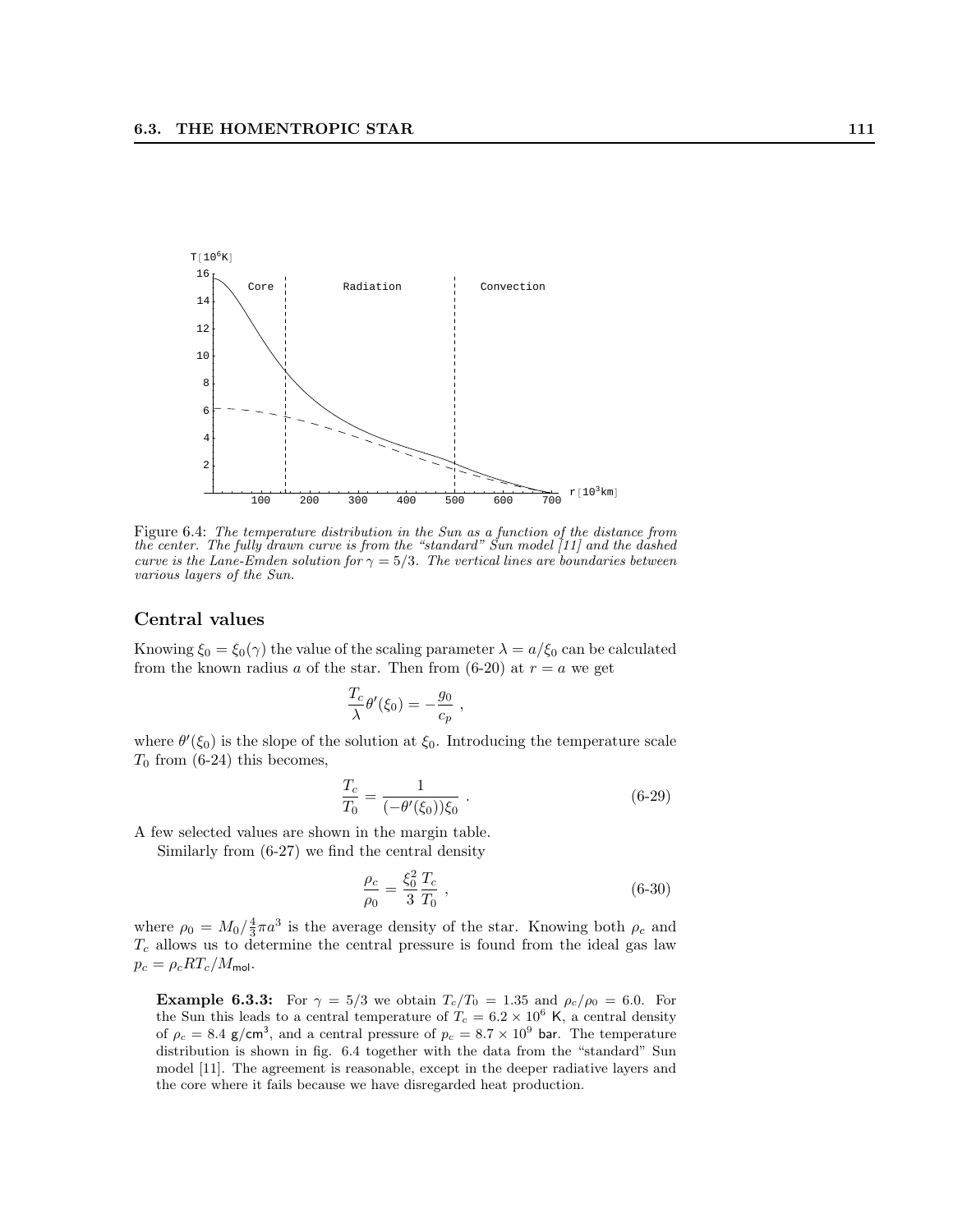## ∗ 6.4 Field energy

What is the gravitational energy of a planet or a star? Since the gravitational potential of a finite body is always negative and grows more negative the closer one gets to the body, one does not have to perform any work to make such a body grow. It is sufficient to throw material into the general vicinity of the body, and let gravity do the rest. Consequently, the gravitational energy of a body is expected to be negative.

Gravity is in this respect different from most of the other forces we meet in daily life, for example friction, where we have to perform work to get anything done. It doesn't cost us anything to make matter collapse gravitationally, quite the contrary, we get paid for it (in heat). Matter is inherently unstable because of gravity, and this instability lies at the root of galaxy and star formation, and thus of everything that is.

### Energy in external field

In chapter 3 it was shown that the work required to move a small particle of mass  $m$  from spatial infinity, where the gravitational potential vanishes, to a point x, where the potential takes the value  $\Phi(x)$ , is  $m\Phi(x)$ . Consider now a body with mass density  $\rho$  in a volume V situated in an *external* potential  $\Phi_{ext}$ , not originating from the mass distribution itself. The total work required to assemble the body, particle by particle brought in from spatial infinity, may then calculated by adding up the work required for each little material particle, i.e.

$$
W_{\text{ext}} = \int_{V} \Phi_{\text{ext}} \rho \, dV \quad . \tag{6-31}
$$

Since gravitational forces are conservative, this work is stored as potential energy of the body in the external field.

In the special case of a constant gravitational field  $g_0$  we find from (3-26)

$$
W_{\text{ext}} = -x_{\text{M}} \cdot Mg_0 , \qquad (6-32)
$$

where as before  $x_M$  is the center of mass (3-3). With respect to potential energy, a body is in a constant gravitational field is also equivalent to a point particle with the total mass situated at the center of mass.

### Self-energy

For a mass distribution assembled in its own field, the situation is slightly more complicated. Intuitively it is perhaps clear that each particle used to assemble the body on the average meets only half the field of the final body. Hence the energy is expected to be only half of (6-31).

To show that there is indeed such a factor  $1/2$  we shall employ a frequently used trick. Let us assume that a part of the mass distribution is already in place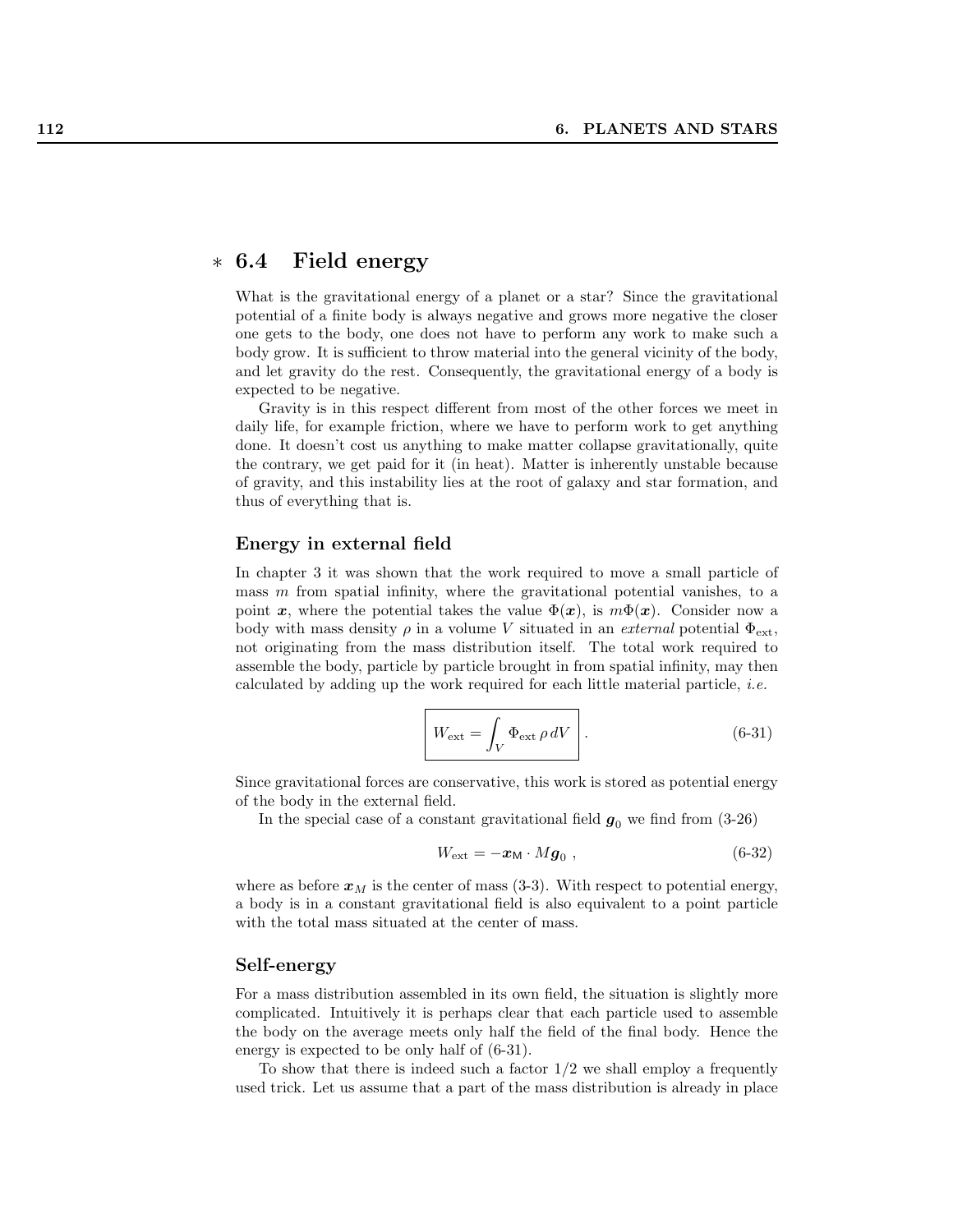and bring in an infinitesimal extra amount of mass density  $\delta \rho(x)$  to the existing distribution. The extra mass is so small that we may consider the potential of the existing masses as external and use (6-31) to compute the extra work

$$
\delta W = \int_{V} \Phi \, \delta \rho \, dV \,. \tag{6-33}
$$

Next, let us imagine that we build up the mass distribution in such a way that it is everywhere proportional to the final distribution. At any given moment, a certain fraction  $\lambda \rho$  of the final distribution is already in place, where  $0 < \lambda < 1$ . Since the potential is linear in the mass distribution, the current potential will also be the same fraction  $\lambda \Phi$  of the final potential. Increasing the fraction of the mass distribution by  $\delta\lambda$  will then cost the work

$$
\delta W = \int_{V} \lambda \Phi(\mathbf{r}) \, \delta \lambda \, \rho(\mathbf{r}) \, dV = \lambda \delta \lambda \int_{V} \Phi(\mathbf{r}) \rho(\mathbf{r}) \, dV \,. \tag{6-34}
$$

Integrating  $\lambda$  from 0 to 1, we get the total amount of work we have to perform in building up the mass distribution from scratch

$$
W = \frac{1}{2} \int_{V} \Phi \rho \, dV \quad . \tag{6-35}
$$

This work is also the total gravitational energy  $E_{\text{grav}}$  stored in a mass distribution, also called its self-energy.

Example 6.4.1: For a planet with constant density we get using (3-19) the gravitational self-energy

$$
E_{\rm grav} = -\frac{2}{5} \frac{GM_0^2}{a} \,, \tag{6-36}
$$

when expressed in terms of the mass  $M_0$  and the radius of the planet. For the Earth we get  $E_{\text{grav}} = -1.5 \times 10^{32}$  J and for the Sun  $E_{\text{grav}} = -1.5 \times 10^{41}$  J. Since the Sun's output is  $3.85 \times 10^{26}$  W it could only last for  $3.9 \times 10^{14}$  s or about 12.3 million years using gravitational energy.

### Field energy density

It is possible to transform the expression for the total self-energy (6-35) into a relation involving only the field strength  $g$  by making use of the relationship

$$
\nabla \cdot (\Phi g) = \Phi \, \nabla \cdot g + (g \cdot \nabla) \Phi , \qquad (6-37)
$$

which is easily proven by writing it explicitly out in coordinates. Integrating over a volume  $V$  and using Gauss' theorem  $(6-3)$  on the left hand side we obtain

$$
\oint_S \Phi \mathbf{g} \cdot d\mathbf{S} = -\int_V \mathbf{g}^2 - 4\pi G \int_V \Phi \rho \, dV ,
$$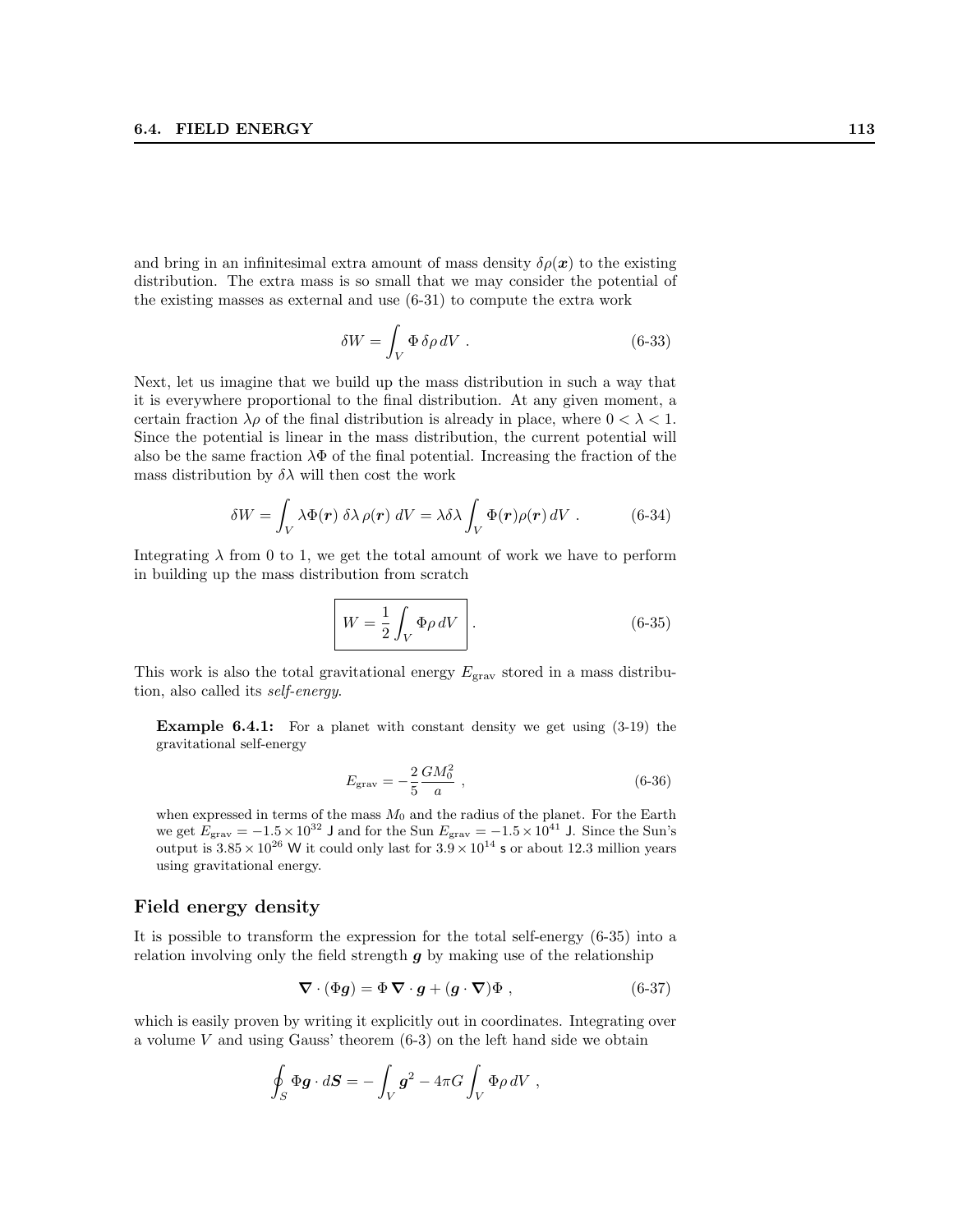where we on the right hand side have also used eqs. (3-20) and (6-5).

If we now let the volume  $V$  expand to include not only the body but all of space, the left hand side will tend towards zero, because at large distance  $r$  we have  $\Phi \sim 1/r$  and  $g \sim 1/r^2$ , whereas the surface area expands only as  $r^2$ . Using this relation we may in the limit  $V \to \infty$  rewrite (6-35) in the form

$$
E_{\text{grav}} = \frac{1}{2} \int \Phi \rho \, dV = -\frac{1}{8\pi G} \int \mathbf{g}^2 \, dV \quad , \tag{6-38}
$$

where the integrals now run over all of space. This form clearly demonstrates that the energy of a self-gravitating body is negative.

In the spherical case we use (3-17) and obtain

$$
E_{\rm grav} = -\frac{1}{2}G \int_0^\infty \frac{M(r)^2}{r^2} dr . \tag{6-39}
$$

This integral always converges for a body of finite mass, i.e. provided  $M(r) \to M_0$ for  $r \to \infty$ , even if it has no boundary.

### Where is the energy?

Until now we have calculated the total gravitational energy from the non-local interaction of the mass density with itself through the potential, defined by (3- 24). It now seems that eq. (6-38) tells us, that it may also be viewed as arising from a local distribution of energy, the energy density of the gravitational field,  $-g(x)^2/8\pi G$  which is non-vanishing even in regions of space completely devoid of matter. As we discussed in section 1.4, the question whether there is really energy out there in space depends largely on your theoretical frame-of-mind. In classical Newtonian physics, rewriting the self-energy as an integral over an energy density is just another mathematical trick.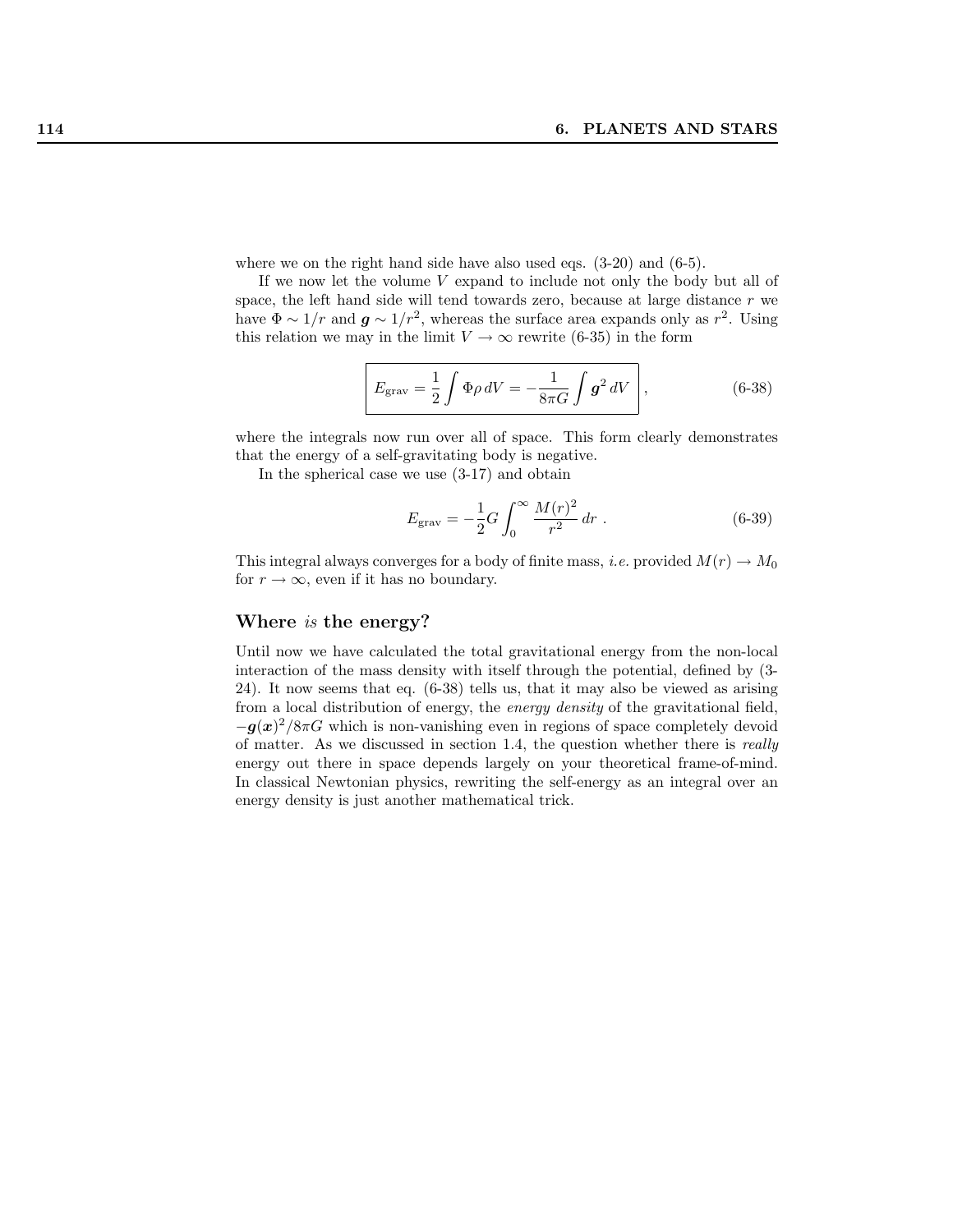# Problems

6.1 Show that Gauss' theorem (4-20) is a consequence of (6-3).

6.2 Show that

$$
\nabla^2 \frac{1}{|\mathbf{x}|} = -4\pi \delta(\mathbf{x}) \tag{6-40}
$$

where  $\delta(x)$  is the three-dimensional  $\delta$ -function, *i.e.* the mass distribution of a unit mass point particle at the origin.

6.3 The gravitational field of a fluid itself influences the pressure in it. Show that for the flat Earth, where all quantities depend on  $z$  only, the hydrostatic equilibrium equation takes the form

$$
\frac{d}{dz}\left(\frac{1}{\rho}\frac{dp}{dz}\right) = -4\pi G\rho\tag{6-41}
$$

a) Calculate how the pressure in the incompressible sea is changed by its own gravity. b) Do the same for the isentropic atmosphere.

∗ 6.4 Show that the "inverse" of the Laplace operator is the integral operator

$$
(\nabla^2)^{-1}(\mathbf{x}, \mathbf{x}') = -\frac{1}{4\pi |\mathbf{x} - \mathbf{x}'|} \tag{6-42}
$$

To which extent is this inverse unique?

6.5 Show that the equation of hydrostatic equilibrium (6-12) may be rewritten in the form

$$
\frac{1}{\rho}\nabla^2 p - \frac{1}{\rho^2}\frac{d\rho}{dp}(\nabla p)^2 = -4\pi G\rho\tag{6-43}
$$

6.6 Show that in a spherical layer (of a spherical planet) with constant density  $\rho_0$ , the quantity  $p(r) + \rho_0 \Phi(r)$  is a constant.

6.7 Calculate the hydrostatic pressure in a two-layer planet (see problem 3.11).

6.8 Show that for a planet with constant density and fixed mass, the central pressure falls like  $a^{-4}$ .

6.9 Find the pressure in a planet made of a material with constant compressibility.

**6.10** Show that the adiabatic index for an ideal gas in isentropic equilibrium is given by

$$
1 - \frac{1}{\gamma} = \frac{d \log T}{d \log p} \tag{6-44}
$$